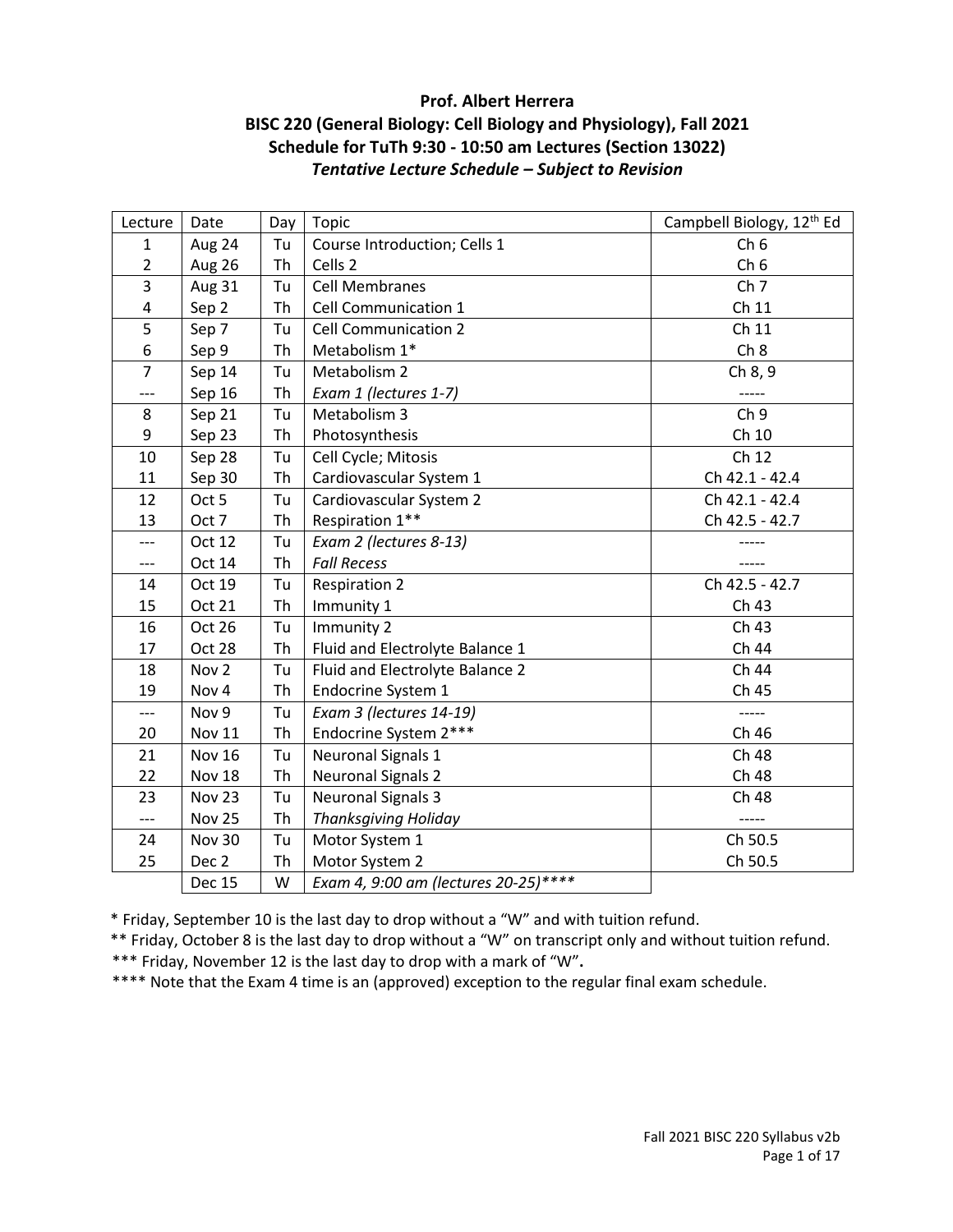# **Prof. Shirin Birjandi BISC 220 (General Biology: Cell Biology and Physiology), Fall 2021 Schedule for TuTh 6:30 - 7:50 pm Lectures (Section 13021)** *Tentative Lecture Schedule – Subject to Revision*

| Lecture        | Date             | Day       | Topic                                | Campbell Biology, 12 <sup>th</sup> Ed |
|----------------|------------------|-----------|--------------------------------------|---------------------------------------|
| $\mathbf{1}$   | Aug 24           | Tu        | Course Introduction; Cells 1         | Ch <sub>6</sub>                       |
| $\overline{2}$ | Aug 26           | Th        | Cells 2                              | Ch <sub>6</sub>                       |
| 3              | Aug 31           | Tu        | <b>Cell Membranes</b>                | Ch <sub>7</sub>                       |
| 4              | Sep 2            | <b>Th</b> | Cell Communication 1                 | Ch 11                                 |
| 5              | Sep 7            | Tu        | <b>Cell Communication 2</b>          | Ch 11                                 |
| 6              | Sep 9            | Th        | Metabolism 1*                        | Ch 8                                  |
| $\overline{7}$ | Sep 14           | Tu        | Metabolism 2                         | Ch 8, 9                               |
| ---            | Sep 16           | Th        | Exam 1 (lectures 1-7)                |                                       |
| 8              | Sep 21           | Tu        | Metabolism 3                         | Ch <sub>9</sub>                       |
| 9              | Sep 23           | <b>Th</b> | Photosynthesis                       | Ch 10                                 |
| 10             | Sep 28           | Tu        | Cell Cycle; Mitosis                  | Ch 12                                 |
| 11             | Sep 30           | Th        | Cardiovascular System 1              | Ch 42.1 - 42.4                        |
| 12             | Oct 5            | Tu        | Cardiovascular System 2              | Ch 42.1 - 42.4                        |
| 13             | Oct 7            | Th        | Respiration 1**                      | Ch 42.5 - 42.7                        |
| ---            | Oct 12           | Tu        | Exam 2 (lectures 8-13)               |                                       |
| ---            | Oct 14           | <b>Th</b> | <b>Fall Recess</b>                   |                                       |
| 14             | Oct 19           | Tu        | <b>Respiration 2</b>                 | Ch 42.5 - 42.7                        |
| 15             | Oct 21           | Th        | Immunity 1                           | Ch 43                                 |
| 16             | Oct 26           | Tu        | Immunity 2                           | Ch 43                                 |
| 17             | Oct 28           | Th        | Fluid and Electrolyte Balance 1      | Ch 44                                 |
| 18             | Nov <sub>2</sub> | Tu        | Fluid and Electrolyte Balance 2      | Ch 44                                 |
| 19             | Nov 4            | <b>Th</b> | Endocrine System 1                   | Ch 45                                 |
| $---$          | Nov 9            | Tu        | Exam 3 (lectures 14-19)              | -----                                 |
| 20             | <b>Nov 11</b>    | Th        | Endocrine System 2***                | Ch 46                                 |
| 21             | <b>Nov 16</b>    | Tu        | <b>Neuronal Signals 1</b>            | Ch 48                                 |
| 22             | Nov 18           | Th        | <b>Neuronal Signals 2</b>            | Ch 48                                 |
| 23             | Nov 23           | Tu        | <b>Neuronal Signals 3</b>            | Ch 48                                 |
| $---$          | Nov 25           | Th        | <b>Thanksgiving Holiday</b>          | -----                                 |
| 24             | Nov 30           | Tu        | Motor System 1                       | Ch 50.5                               |
| 25             | Dec 2            | Th        | Motor System 2                       | Ch 50.5                               |
|                | <b>Dec 15</b>    | W         | Exam 4, 9:00 am (lectures 20-25)**** |                                       |

\* Friday, September 10 is the last day to drop without a "W" and with tuition refund.

\*\* Friday, October 8 is the last day to drop without a "W" on transcript only and without tuition refund.

\*\*\* Friday, November 12 is the last day to drop with a mark of "W"**.**

\*\*\*\* Note that the Exam 4 time is an (approved) exception to the regular final exam schedule.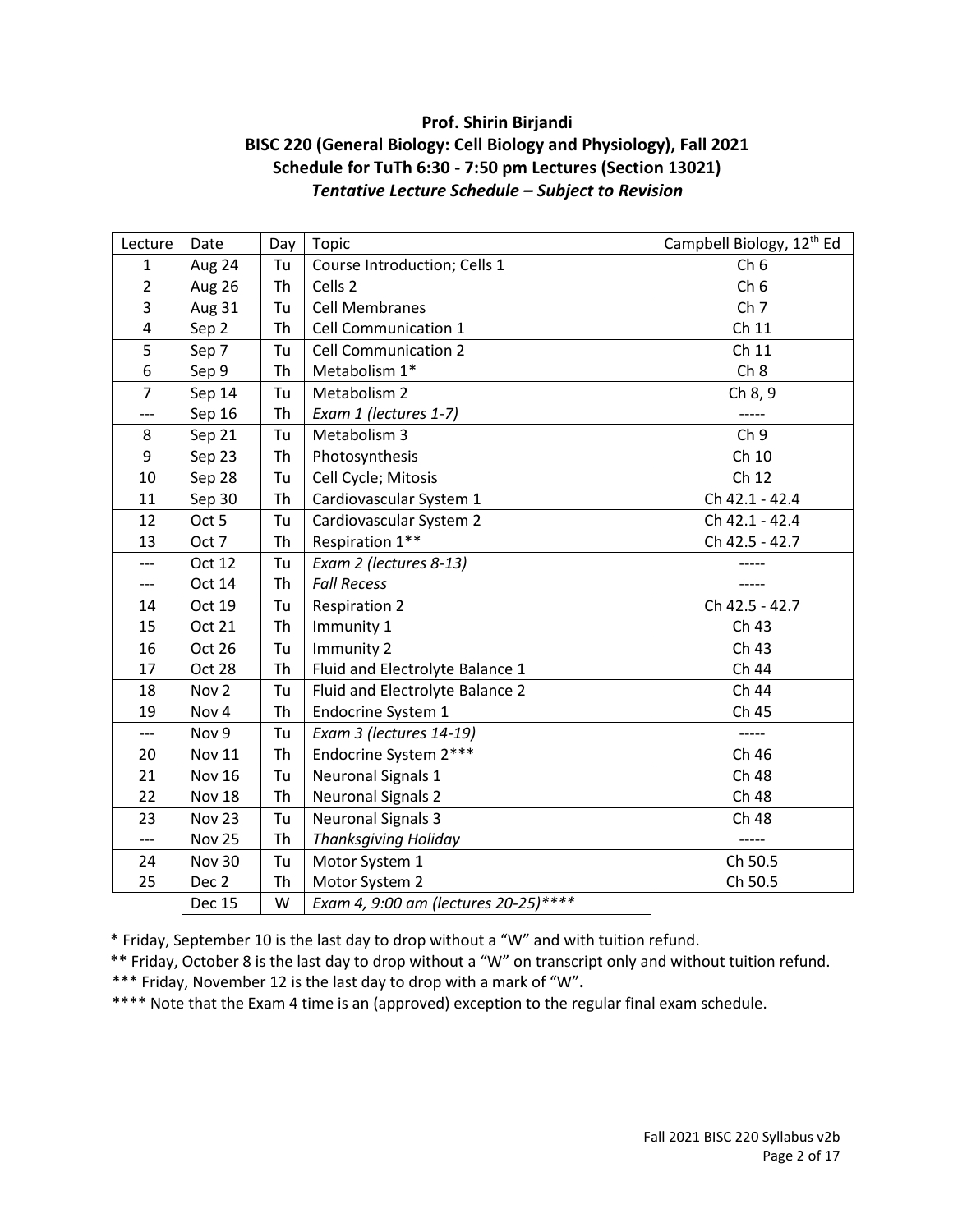# **A. General Course Description and Policies**

## **Catalog Description**

Biological Sciences 220Lg – General Biology: Cell Biology and Physiology (4 units) In-depth survey of key topics related to advances in our knowledge of cellular biology and physiology; cell composition/metabolism; gene action; organism structure and function. *Recommended preparation:* high school chemistry; BISC 120Lg or BISC 121Lg. Duplicates credit in BISC 110L, BISC 111L, and BISC 221L.

#### **Instructors**

Albert Herrera HNB 116 Phone 213-740-9177 [aherrera@usc.edu](mailto:aherrera@usc.edu) To meet with Dr. Herrera (via Zoom):

- Q&A Sessions will be held twice weekly to discuss course material (see schedule below).

- Office hours for discussion of confidential matters will be held by appointment.

Shirin Birjandi SGM611 <Phone> [birjandi@usc.edu](mailto:birjandi@usc.edu)

To meet with Dr. Birjandi (via Zoom):

- Q&A Sessions will be held twice weekly to discuss course material (see schedule below).
- Office hours for discussion of confidential matters will be held by appointment.

## **Laboratory Manager**

Dr. Brett Spatola, ZHS 362, [spatola@usc.edu,](mailto:spatola@usc.edu) <Phone> Office hours: <policy>

## **Laboratory Instructors**

Prof. Nancy Castro, [ncastro@usc.edu](mailto:ncastro@usc.edu) (SEA-PHAGES Genomics sections and online sections) Jacob Gurstein, [gurstein@usc.edu](mailto:gurstein@usc.edu) (regular lab sections)

## **Textbooks**

**•** Campbell Biology, by Reece et al., 12<sup>th</sup> edition, 2020

N.B.  $-$  Although the 12<sup>th</sup> edition is the official textbook for the class, it is not substantially different from the 11<sup>th</sup> edition or even the 10<sup>th</sup> edition. Students interested in saving money may opt for one of the older editions.

## **Website** <https://blackboard.usc.edu/>

 All course materials, information, recordings, announcements, and grades will be posted on Blackboard until the end of the semester. Blackboard is to be used only for appropriate, courserelated activities. Use for other purposes will result in disciplinary action.

## **Lectures** *Note: Both lecture sections will be presented remotely, via Zoom. Lab sections will be held in-person and online as described below.*

- Lectures will be given via live (synchronous) Zoom sessions on Tuesdays and Thursdays, 9:30-10:50 am PDT (for section 13022) or Tuesdays and Thursdays, 6:30-7:50 pm PDT (for section 13021). The sessions will start with students' video and audio muted, but students can turn on their cameras and audio at any time they wish. Questions during lecture are encouraged. Video and audio recordings of lectures will be posted on Blackboard the same day.
- We do not recommend these recordings as a substitute for regular participation in the live lectures. They are best used for filling gaps in your notes, reviewing difficult material, and as a substitute for the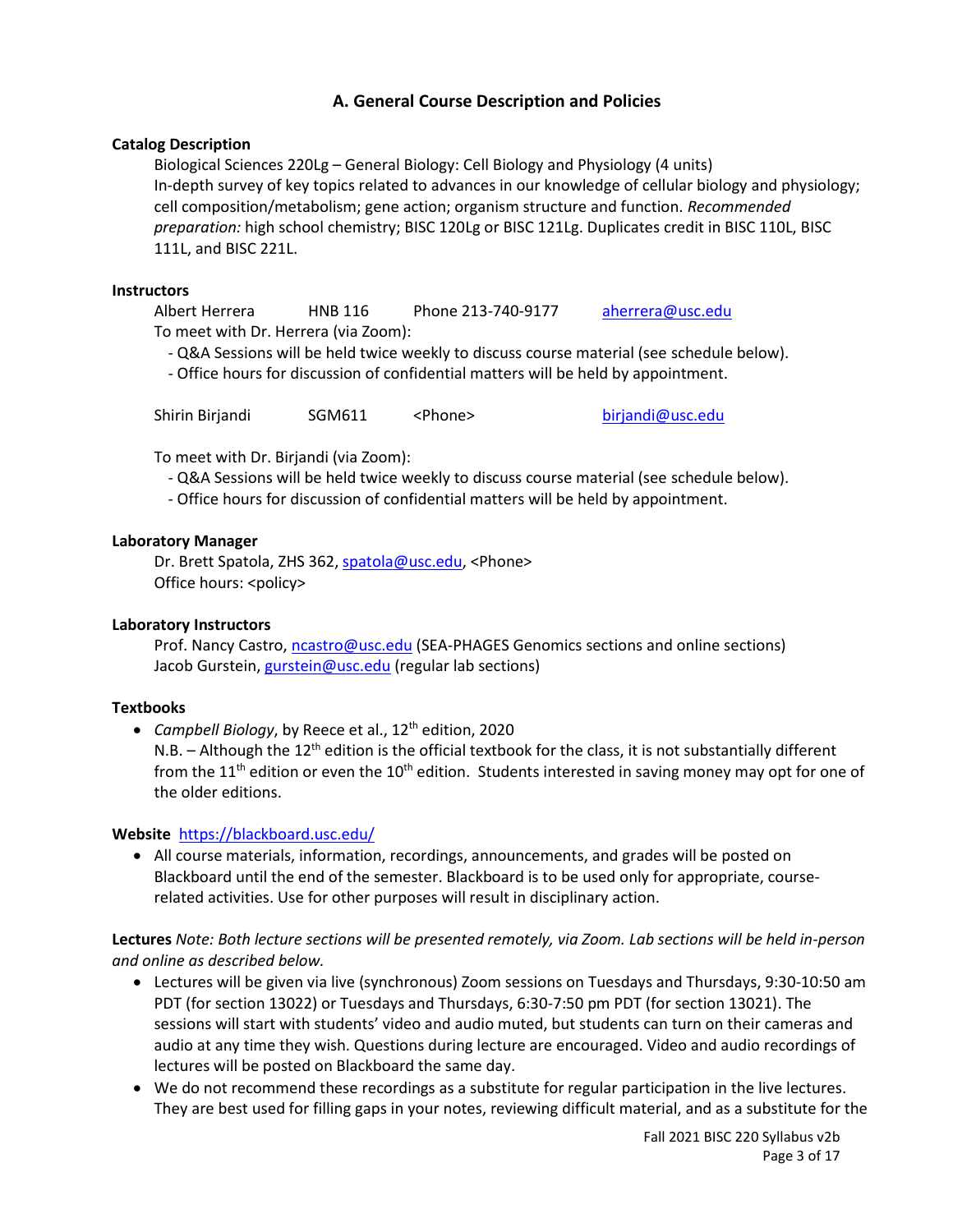occasional missed lecture. *It would be a serious mistake to use the recordings as an excuse to procrastinate. Given the breadth and depth of the material, you must not fall behind. Keep up with the lecture schedule!*

# **Laboratory (See Part B below for the complete laboratory syllabus)**

- The lab portion of the course will be offered both online and in person. Lab sections on Wednesday 8:00-10:50 am and Wednesday 5:00-7:50 pm will be online. Lab sections on Thursday 11:00 am-1:50 pm, Thursday 2:00-4:50 pm, Thursday 5:00-7:50 pm, Friday 8:00-10:50 am, Friday 11:00 am-1:50 pm, and Friday 2:00-4:50 will be held in person in one of the ZHS lab rooms.
- The laboratory is an integral and essential component of the course, intended to give you experience with the processes, tissues, and concepts discussed in the lecture part of the class, and to deepen your understanding of the scientific literature and science as a process.
- The purposes, policies, and procedures of the laboratory are fully explained in Part B of this syllabus.
- Performance in the laboratory will account for one-third of each student's grade.

# **Lecture Exams**

- Times and coverage of lecture exams are as follows. All times are PDT. Exam 1: Thursday, Sep 16, 9:30 - 10:30 am, covering lectures 1-7 Exam 2: Tuesday, Oct 12, 9:30 - 10:30 am, covering lectures 8-13 Exam 3: Tuesday, Nov 9, 9:30 - 10:30 am, covering lectures 14-19 Exam 4: Wednesday, Dec 15, 9:00 - 10:00 am, covering lectures 20-25 (an exception to the usual time)
- Lecture exams will be administered in-person and will consist entirely of multiple choice and true/false questions. Details of the administration of exams will be announced later. Only lecture subjects will be covered on lecture exams; laboratory topics will be covered on separate lab exam and assignments. Please note: *Exam questions will not ask for rote repetition of information that can be easily memorized or looked up. Rather, questions will require you to use the lecture information to solve novel problems (see comments on quizzes below). Be prepared!*

## **Instructor-Led Exam Reviews**

 For all 4 lecture exams, both instructors will hold an online review session via Zoom just before the exam. Dates and times of these review sessions will be announced. Exam reviews will be recorded and archived.

## **Twice Weekly Question & Answer Sessions**

- Both instructors will host live Q&A sessions via Zoom. For Prof. Herrera, Q&A sessions will be held on Tuesdays 1:00-1:50 pm and Thursdays 4:00-4:50 pm. Prof. Birjandi's Q&A session will be held at <TIME>. All students can access these sessions, regardless of the lecture section in which they are registered. All Q&A sessions will be recorded and posted on Blackboard.
- *Although they are not required, it is highly recommended that you participate in the Q&A sessions as often as you can. Don't feel pressure to ask "good" questions, or any questions at all. Just listening is fine, as is asking straightforward questions like "Can you re-explain…," or "I just don't understand…". These are also great opportunities to get to know your instructor better. Besides answering questions, advice may be given on studying, time management, preparing for medical school and other graduate/professional programs, research opportunities, etc. Frequent attendance at Q&A sessions is one of several factors that favor boosting your grade in borderline cases (see Grading, below).*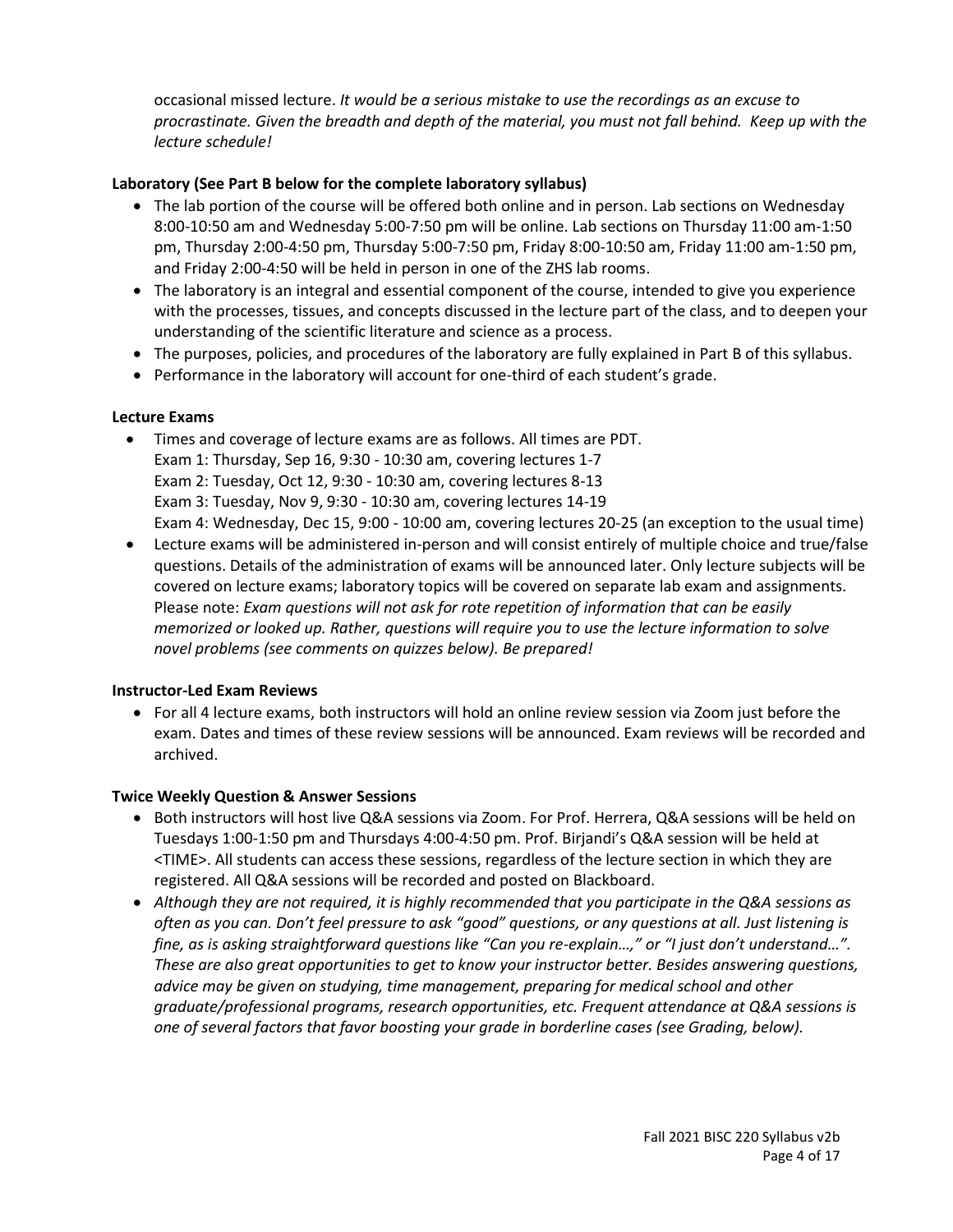## **Instructor Office Hours**

Please contact your instructor directly for individual office hour appointments via Zoom. Office hours are intended for discussion of individual, confidential matters such as grades. Course subject matter and other public issues should be discussed in Q&A sessions so all students can benefit from the interchange.

## **Lecture Quizzes**

 A small percentage of the overall grade will be based on 13 quizzes, administered online via Blackboard. The quizzes will be posted by 1:00 pm each Friday beginning August 21 and continuing through November 12. Quizzes must be completed by 9:00 am the following Monday (or Tuesday for Quizzes 1 & 7 – see table below). For each quiz, questions will cover the previous week's material. Answers to most quiz questions will be revealed and discussed in the Q&A session following the Monday deadline or anytime thereafter. Quiz results that are particularly pertinent to our teaching and learning goals may be discussed in class during the first lecture after the deadline. Prior to each lecture exam, all preceding quiz answers will be posted.

| Posted by 1 pm on Friday | Deadline 9 am on |
|--------------------------|------------------|
| Sep 3                    | Tuesday, Sep 7*  |
| Sep 10                   | Monday, Sep 13   |
| Sep 17                   | Monday, Sep 20   |
| Sep 24                   | Monday, Sep 27   |
| Oct 1                    | Monday, Oct 4    |
| Oct 8                    | Monday, Oct 11   |
| Oct 15                   | Tuesday, Oct 19* |
| Oct 22                   | Monday, Oct 25   |
| Oct 29                   | Monday, Nov 1    |
| Nov <sub>5</sub>         | Monday, Nov 8    |
| <b>Nov 12</b>            | Monday, Nov 15   |
| <b>Nov 19</b>            | Monday, Nov 22   |
| Dec <sub>3</sub>         | Monday, Dec 6    |
|                          |                  |

Here is the quiz schedule:

*\*Note that deadlines are extended for quizzes 1 & 7.*

- Our intention is to make these lecture quizzes challenging, to help you prepare for the more pointheavy lecture exams. *Being able to look up answers and memorize is only the first step. To do well in this course, you must also be able to apply your knowledge to solve novel problems.* The quizzes are designed to give you low-stakes practice at this and thus gauge your level of preparation for exams.
- *This approach will only work, however, if you take the quizzes seriously and responsibly.* You may consult your textbook and any other printed or electronic material. You may also discuss the quiz questions with fellow students, if those discussions focus on understanding the underlying principles. You should not simply share or reveal your answers to other students, for several reasons. First, you will not know until after the deadline whether your answer is correct. Second, you will deprive that student of a learning opportunity. Third, you will diminish your own chances for a better grade by broadcasting your hard-won answers. The quizzes will require a disproportionately large amount of effort – on our part to craft challenging questions, and on your part to discern and understand the correct answers. It is likely that students who cheat by merely copying other students' quiz answers will pay a price on exam days. Please don't be one of those students.
- In recent years, most students came to see the quizzes as one of the most challenging parts of the course, but also one of the most valuable. If you take the quizzes seriously, we think you will come to the same conclusion.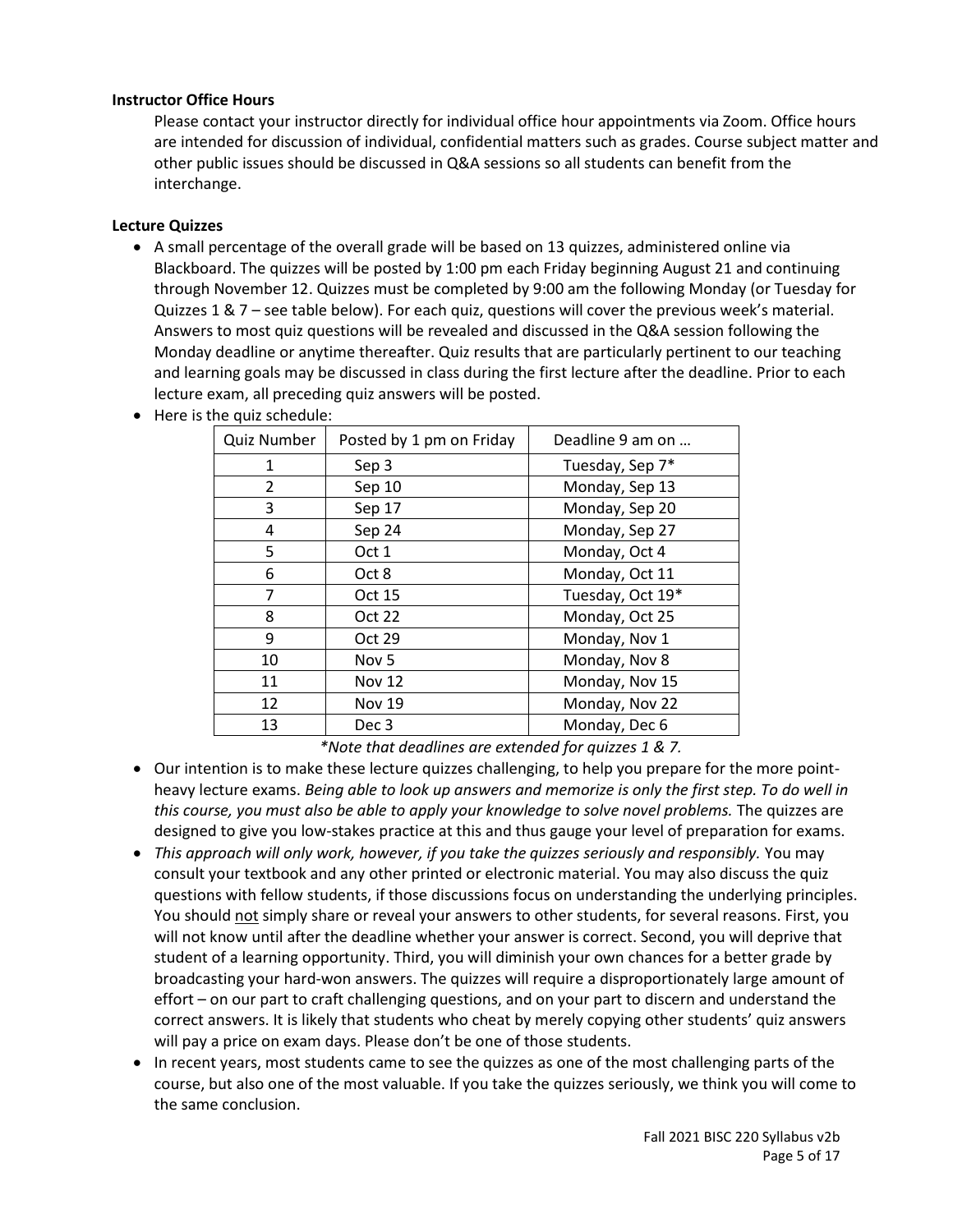# **Grading**

- All grades will be posted on Blackboard. Points associated with the lecture (exam scores, online quiz points) will be posted on the Blackboard site for the lecture. Points associated with the lab (lab exam, lab report, quizzes, homework assignments, participation, presentation, discussion of other presentations) will be posted on the Blackboard site for the laboratory. We will try diligently to maintain these Blackboard gradebooks accurately, but mistakes may occur. Please check your scores often and notify your Lab Instructor or the Lab Manager as soon as possible if you notice errors.
- After each lecture exam, an advisory curve will be posted to help students gauge their standing in the class.
- Final grades will be determined according to a curve. Any score within 10 points of the next highest grade will be considered a borderline grade. In such cases, instructors will consider whether to add up to 10 points to increase the grade to the next step. These points will be awarded based on a subjective evaluation of factors such as participation in the laboratory, attendance at Q&A sessions, effort, achievement relative to abilities, background, record of improvement, and other mitigating circumstances.
- If necessary, laboratory scores will be adjusted to correct for differences in grading between Laboratory Instructors.

|                | <b>Item</b>           | <b>Pts Each</b>          | <b>Number</b>            | Total | <b>Portion Totals</b>     |
|----------------|-----------------------|--------------------------|--------------------------|-------|---------------------------|
| <b>Lecture</b> | Lecture Exams         | 150                      | 4                        | 600   |                           |
|                | <b>Online Quizzes</b> |                          | 13                       | 39    | Lecture = $639$ pts       |
| Lab            | Lab Assignments       | $\overline{\phantom{0}}$ | $\overline{\phantom{0}}$ |       | Lab = $361$ pts           |
|                |                       |                          |                          |       | Course total = $1000$ pts |

• Points will only be given for assignments listed in the syllabus. No extra credit will be given.

## **Impairments Affecting Your Performance**

• Students occasionally encounter difficulties that affect their academic performance, such as illness, accidents, bereavement, depression, anxiety, learning disabilities, and other problems. If you encounter such difficulties, please contact one of the support services listed below, or bring them to the attention of one of the instructors. We may be able to offer accommodations. All such discussions will be confidential. Please seek help as soon as you feel your performance or well-being is affected.

## *IMPORTANT: COVID-19 PROTOCOLS*

Students must comply with all COVID-19 safety protocols outlined by federal, state, local, and university policies. These policies will likely evolve with the changing conditions of the COVID-19 pandemic and may include social distancing, the use of face coverings at all times, proof of vaccination, and regular COVID testing, among others.

## **Support Services**

- Discrimination, sexual assault, and harassment are not tolerated by the university. You are encouraged to report any incidents as soon as possible. Reporting such incidents is important for the safety of the whole USC community. Another member of the university community – such as a friend, classmate, advisor, or faculty member – can help initiate the report, or can initiate the report on behalf of another person. A list of offices to which one can report such incidents, as well as sources of support for other issues, follows.
- Student Health Counseling Services (213) 740-7711 on call 24/7 [engemannshc.usc.edu/counseling](https://engemannshc.usc.edu/counseling/) Free and confidential mental health treatment for students, including short-term psychotherapy, group counseling, stress fitness workshops, and crisis intervention.
- National Suicide Prevention Lifeline (800) 273-8255 on call 24/[7 suicidepreventionlifeline.org](http://www.suicidepreventionlifeline.org/) Free and confidential emotional support to people in suicidal crisis or emotional distress.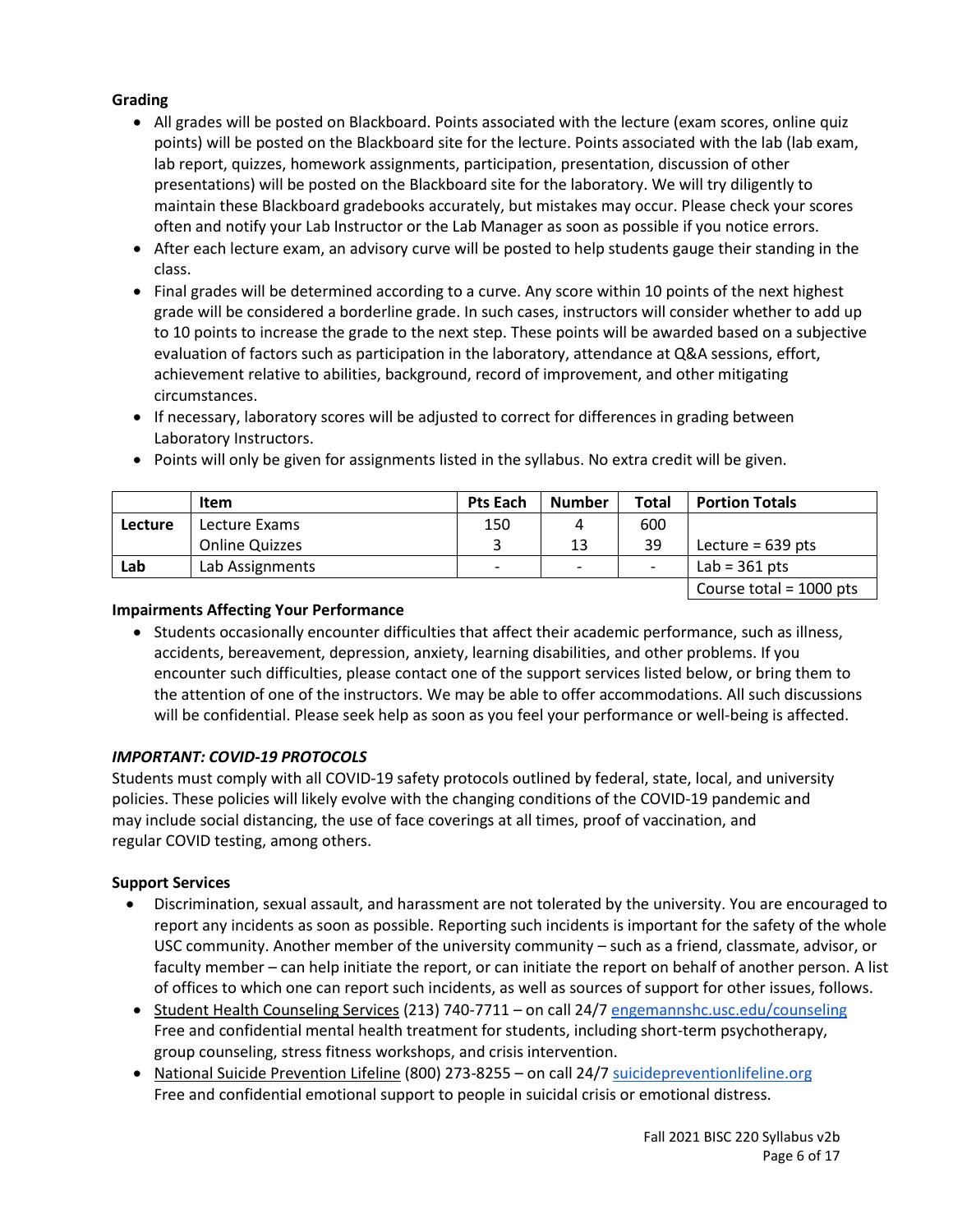- Relationship & Sexual Violence Prevention Services (213) 740-4900 on call 24/7 [engemannshc.usc.edu/rsvp](https://engemannshc.usc.edu/rsvp/) Free and confidential therapy services, workshops, and training for situations related to gender-based harm.
- Office of Equity and Diversity Title IX (213) 740-5086 [equity.usc.edu,](https://equity.usc.edu/) [titleix.usc.edu](http://titleix.usc.edu/) Information about how to get help or help a survivor of harassment or discrimination, rights of protected classes, reporting options, and additional resources for students, faculty, staff, visitors, and applicants. The university prohibits discrimination or harassment based on the following protected characteristics: race, color, national origin, ancestry, religion, sex, gender, gender identity, gender expression, sexual orientation, age, physical disability, medical condition, mental disability, marital status, pregnancy, veteran status, genetic information, and any other characteristic which may be specified in applicable laws and governmental regulations.
- **Bias Assessment Response and Support (213) 740-2421 [studentaffairs.usc.edu/bias-assessment](https://studentaffairs.usc.edu/bias-assessment-response-support/)**[response-support](https://studentaffairs.usc.edu/bias-assessment-response-support/) Avenue to report incidents of bias, hate crimes, and microaggressions for appropriate investigation and response.
- Office of Disability Services and Programs (213) 740-0776 [dsp.usc.edu](http://dsp.usc.edu/) Support and accommodations for students with disabilities. Services include assistance in providing readers/notetakers/interpreters, special accommodations for test taking needs, assistance with architectural barriers, assistive technology, and support for individual needs. Please see section below entitled "Students with Disabilities" for important course-specific information.
- USC Support and Advocacy (213) 821-4710 [studentaffairs.usc.edu/ssa](https://studentaffairs.usc.edu/ssa/) Assists students and families in resolving complex personal, financial, and academic issues adversely affecting their success as a student.
- Diversity at USC (213) 740-2101 [diversity.usc.edu](https://diversity.usc.edu/) Information on events, programs and training, the Provost's Diversity and Inclusion Council, Diversity Liaisons for each academic school, chronology, participation, and various resources for students.
- USC Emergency UPC: (213) 740-4321, HSC: (323) 442-1000 on call 24/7 [dps.usc.edu,](http://dps.usc.edu/) [emergency.usc.edu](http://emergency.usc.edu/) Emergency assistance and avenue to report a crime. Latest updates regarding safety, including ways in which instruction will be continued if an officially declared emergency makes travel to campus infeasible.
- USC Department of Public Safety UPC: (213) 740-6000, HSC: (323) 442-120 24/7 on cal[l dps.usc.edu](http://dps.usc.edu/) Non-emergency assistance or information.

# **Exam Policies**

- If you feel an error was made in the grading of an exam question, you may submit the question for a re-grade according to the following procedure. First, prepare a written statement explaining why your answer deserves more credit, using the Regrade Request Form available on Blackboard. Second, submit this statement to your Laboratory Instructor within one week of when the exam was returned to you. *The entire answer will be re-graded, not just the part you think deserves more credit. In addition, the instructors will review the grading of the entire exam to check for errors in grading. Your grade may go up or down as a result of this re-examination.* Be aware that we usually make copies of corrected exams before we return them, to ensure that students do not alter their answers before submitting them for a re-grade. Altering an answer is considered a serious violation of academic integrity. Please see the section on Academic Integrity (below) for additional information.
- No make-up exams will be given.
- You may be excused from an exam in the event of a documented illness, emergency, or other serious problem beyond your control. *No other excuses for missing exams will be accepted.* If you miss an exam or quiz for a legitimate reason, and wish to ask for an accommodation, you should proceed as follows. Within 48 hours of the start of the missed exam, email to the Lab Manager a request that you be excused. In the case of illness, this request must include either an official letter from your doctor stating that you were too sick to take the exam, or your doctor's name and contact information with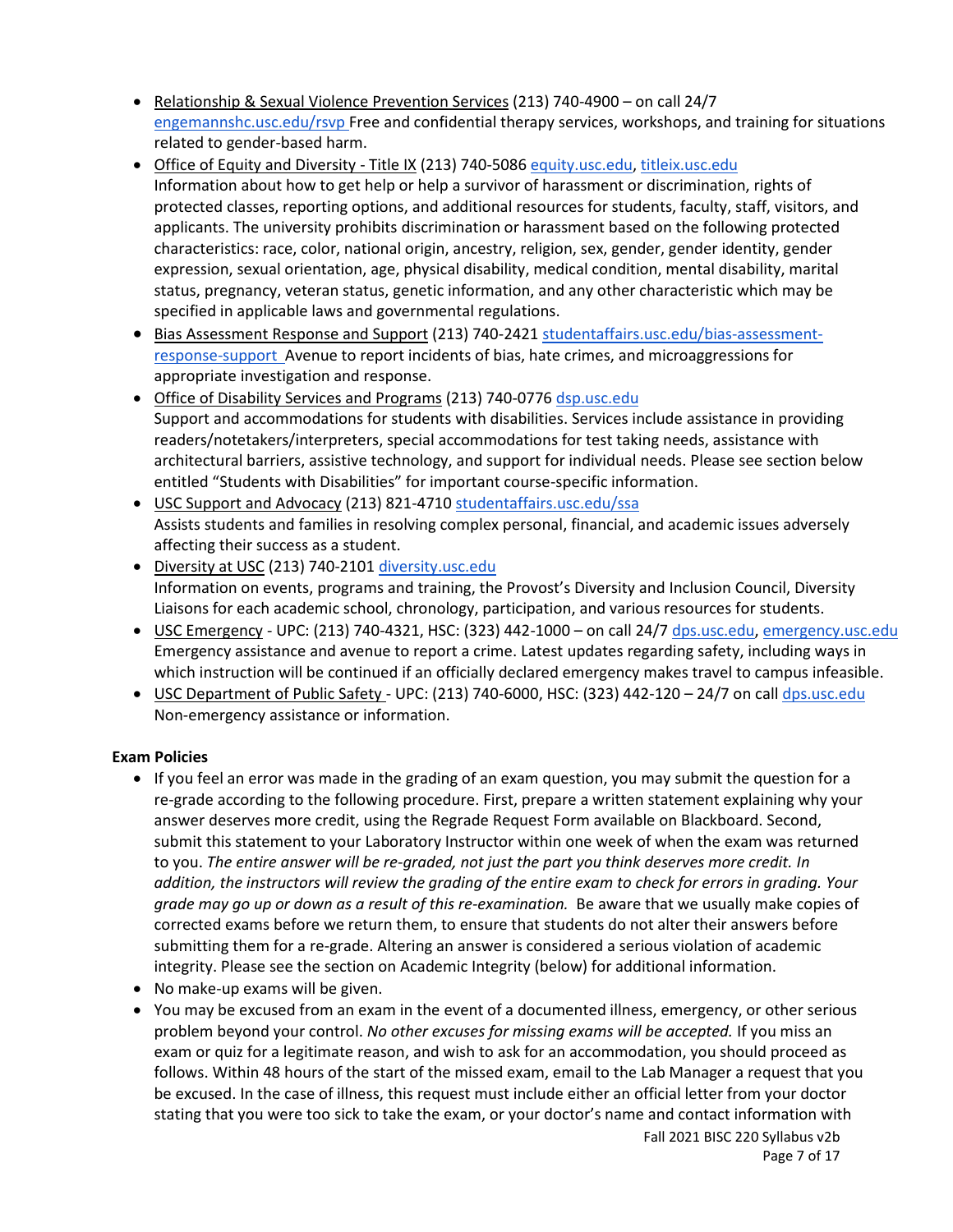permission for us to contact the doctor for a limited discussion of your condition. Note that neither you nor the doctor need tell us the nature of your illness. If you miss an exam for non-illness related reasons, you must provide similarly convincing documentation of the emergency to the Lab Manager within a week. If we judge your excuse to be valid, we will give you a grade for the missed exam equal to the "curved" average of your grades for the equivalent exams that you did take. Except in extraordinary circumstances, we will make accommodations for only one missed lecture exam. If your excuse is judged not to be valid, or you do not provide it within the allotted time, you will receive a score of zero for the missed exam.

- If you miss Exam 4 and you provide a convincing, well-documented excuse to the Lab Manager within 48 hours of the start of the scheduled exam time, a course grade of Incomplete (IN) will be assigned. It will be your responsibility to contact the instructors to arrange for a make-up version of Exam 4 so that a final grade can be assigned. You will have a year to complete the requirements for removal of the IN. After this, your grade will change to an IX (Lapsed Incomplete), which counts as an F in the GPA. If you miss Exam 4 and do not submit a valid excuse, a course grade will be calculated based on your other scores and a zero for Exam 4.
- Each student must take Exam 4 at the designated time, according to the regular final examinations schedule. Keep this in mind as you plan your studying for this and other courses during the final exam period. Do not make travel plans that conflict with your designated Exam 4 time.

#### **Supplemental Instruction**

- We strongly recommend that students participate actively in the peer-led Supplemental Instruction program [\(http://dornsife.usc.edu/supplemental-instruction/\)](http://dornsife.usc.edu/supplemental-instruction/). The SI leaders will hold regular study sessions beginning in the second week of classes. They will also conduct review sessions before each exam. Further information about the SI program as well as schedules and weekly worksheets can be found at http://www.usc.edu/si.
- The Supplemental Instruction Leader for BISC 220 will be <**TBD>**. They may be contacted at [bisc220si@gmail.com.](mailto:bisc220si@gmail.com) The schedules for SI sessions and exam reviews will be posted at [www.dornsife.usc.edu/session-schedules.](http://www.dornsife.usc.edu/session-schedules) SI leaders are selected for the high grades they earned in assigned courses and for their overall academic strength, success in advanced biological studies, and superior communication skills. We highly recommend them as sources of academic and preprofessional advice.

#### **Academic Integrity**

- Our university depends on honesty, integrity, and ethical behavior among its members. Among other things, students' ethical behavior includes respecting the intellectual property of others, submitting individual work unless otherwise directed by the instructor, protecting one's own academic work from misuse by others, and avoiding the use of another's work as one's own.
- We have reliable, time-tested methods for detecting cheating, plagiarism, and other violations of academic integrity. *Please note that sanctions for violations are severe.* This is necessary to protect the integrity of grades and the academic process. The minimum sanction is usually an F for the course. Suspension or expulsion from the university is also possible in egregious cases or for repeat offenses.
- Here is a partial list of actual violations that have been perpetrated by BISC 220 students in recent years. The numbers in parentheses refer to relevant paragraphs in the University Governance section of SCampus (see resource 5 in the list below). *Most of these students received grades of F and were reported to the Office of Student Judicial Affairs and Community Standards.*
	- 1. Copying answers from other students during lecture or lab exams. (11.13)
	- 2. Submitting lab reports containing substantial portions plagiarized from other students. (11.11, 11.12)
	- 3. Use of Blackboard resources for commercial gain (11.19)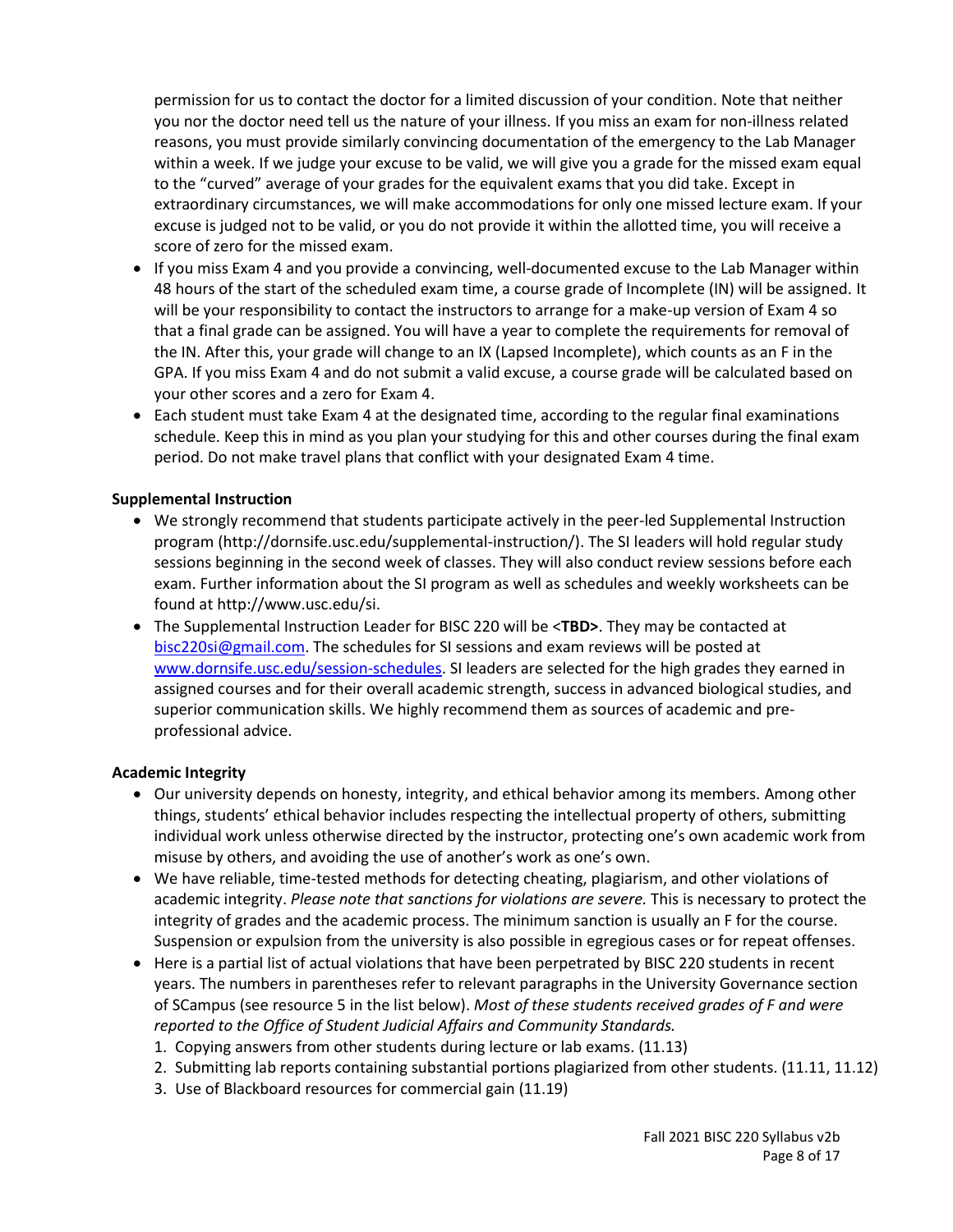- 4. Selling class notes and material downloaded from Blackboard to a web-based company that re-sells such material. (11.12B)
- 5. Re-submission of a lab report written by the same student in an earlier semester. (11.16)
- 6. Altering answers on a graded exam and submitting the altered exam for re-grading. (11.13B)
- 7. Continuing to write answers on an exam after time has been called. (11.21)
- 8. Unauthorized use of personal electronic devices, e.g., smartphones, during exams. (11.13)
- 9. Students using multiple clickers to gain participation points for non-attending students. (11.18) *- All of these offenses were considered serious and resulted in disciplinary action. Do not do them!*
- Resources on academic integrity standards, policies, and expectations:
	- 1. Trojan Integrity: A Guide to Understanding and Avoiding Academic Dishonesty: <https://sjacs.usc.edu/files/2015/03/tio.pdf>
	- 2. Trojan Integrity: A Guide for Avoiding Plagiarism: [https://dornsife.usc.edu/assets/sites/903/docs/Trojan\\_Integrity\\_-\\_Guide\\_to\\_Avoiding\\_Plagiarism.pdf](https://dornsife.usc.edu/assets/sites/903/docs/Trojan_Integrity_-_Guide_to_Avoiding_Plagiarism.pdf)
	- 3. Overview of Academic Integrity[: https://sjacs.usc.edu/files/2015/11/Academic-Integrity-sheet-2013.pdf](https://sjacs.usc.edu/files/2015/11/Academic-Integrity-sheet-2013.pdf)
	- 4. Tutorials on Academic Integrity:<https://libraries.usc.edu/research/reference-tutorials>
	- 5. SCampus (see especially sections 11, 13, 15 and Appendix A): <https://policy.usc.edu/student/scampus/>
	- 6. Scientific Misconduct: <http://policy.usc.edu/scientific-misconduct/>

## **Students with Disabilities**

Any student requesting academic accommodations based on a disability is required to register with the *Office of Disability Services and Programs* (DSP) each semester. A letter of verification for approved accommodations can be obtained from DSP and should be delivered to the Lab Manager early in the semester, at least three weeks before Exam 1. If a student's approved accommodation is limited to extra time on examinations, the teaching staff of BISC 220 will provide the accommodation. For any other accommodation, such as a private room, reader, scribe, etc., students must make arrangements with the DSP office at least 2 weeks before the exam date. For more information, you can visit the DSP office in GFS 120 (8:30-5:00, M-F), call at 213-740-0776, email at [ability@usc.edu,](mailto:ability@usc.edu) or go to their website[: http://sait.usc.edu/academicsupport/centerprograms/dsp/home\\_index.html.](http://sait.usc.edu/academicsupport/centerprograms/dsp/home_index.html)

## **Policies Concerning Student-Athletes**

Student‐athletes may not be penalized when University‐sanctioned competitions conflict with course activities or examinations. When a class will be missed for a sanctioned competition, it is the student‐ athlete's responsibility to approach the instructor in advance. The student-athlete must provide the instructor with a letter from Denise Kwok, Director of *Student-Athlete Academic Services* (SAAS) <https://saas.usc.edu/academic-support-services/travel/excused-absence-letter/> . The letter must certify that the competition is a University-sponsored event that deserves accommodation. Accommodations will not be made for other types of conflicting events. Details on the University's policy can be found at: [https://www.provost.usc.edu/ocaaa\\_guidelines/](https://www.provost.usc.edu/ocaaa_guidelines/) . Arrangements for the accommodation must be agreed upon in advance of the event. If multiple team members will be absent, each must make an individual arrangement with the instructor. If an assignment is due on the date when class is missed, the instructor may require that it be turned in before the missed class or at the first class meeting after the student returns. If a test has been scheduled for the date when class is missed, the instructor may arrange with SAAS to have the test administered by an academically qualified proctor (not a coach) during the trip. Alternatively, the instructor may agree to pro-rate the exam score, i.e., substitute the missing exam score with a score based on the average of the student's scores for the other exams compared to the class average for those exams.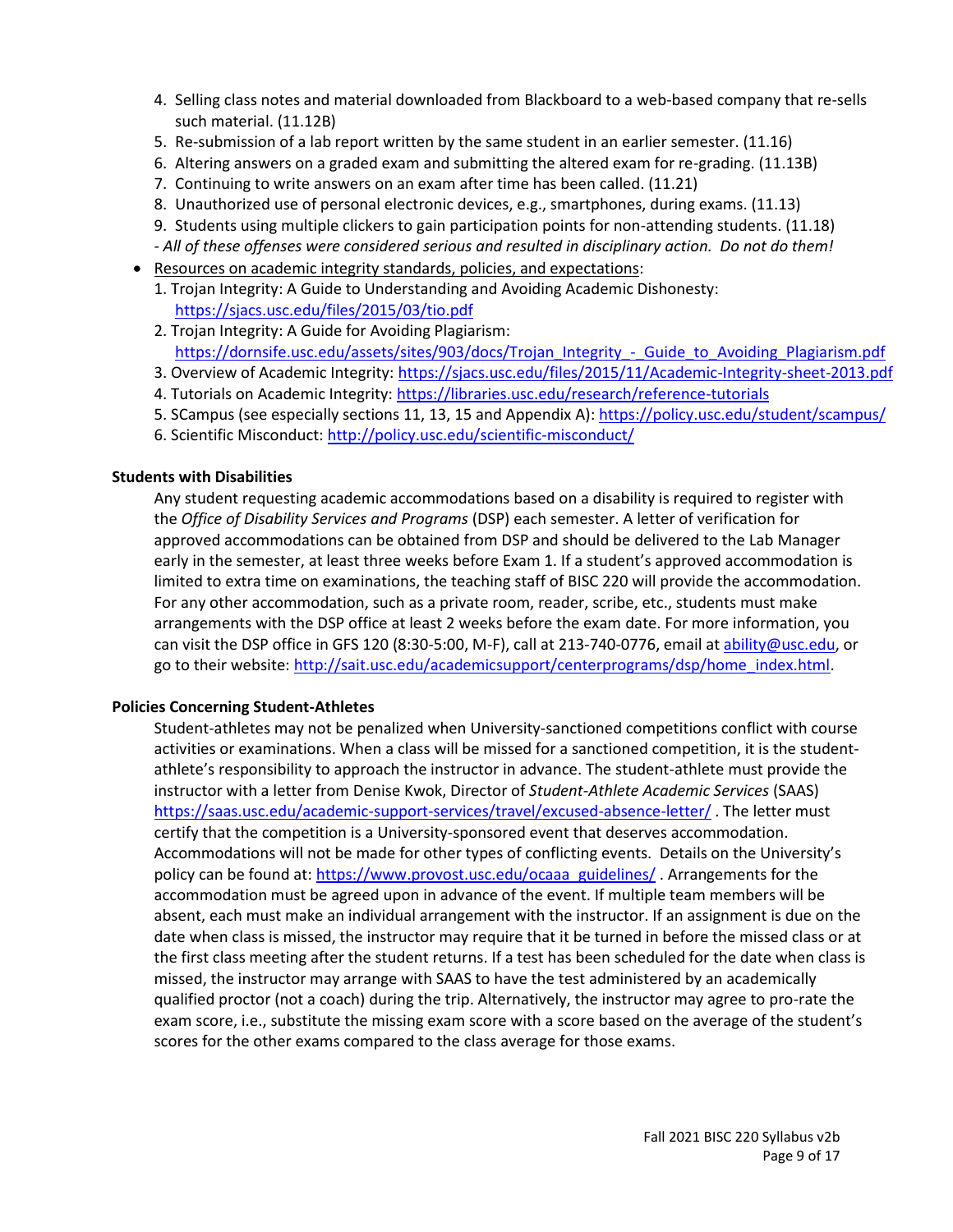#### **Email Communication**

To ensure privacy, only students' USC accounts (*usc.edu* domain name) can be used for email communications regarding confidential matters. Other email accounts cannot be used. Students are responsible for understanding the content of official messages that instructors send to their USC accounts. Therefore, each student must check their USC email regularly and make sure their account is not over quota, so new messages can be received.

#### **Emergency Preparedness / Course Continuity**

If an officially declared emergency makes travel to campus infeasible, *USC Emergency Information* [\(http://emergency.usc.edu/](http://emergency.usc.edu/) or 213-740-9233) will provide information related to safety and course continuity. We expect that instruction will be continued by means of Blackboard, teleconferencing, and other technologies. Alternative assignments may be given if classes are canceled for prolonged periods. If you have not already done so, please register with TrojansAlert [\(https://trojansalert.usc.edu/\)](https://trojansalert.usc.edu/) to facilitate communication during emergencies.

## **Students Who Are Repeating the Class**

The faculty and staff of this course are dedicated to helping you succeed academically. If you are repeating this class because you had to withdraw, earned an unsatisfactory grade, or need to remove a mark of IN (Incomplete) from a previous semester, please take advantage of all the help we have to offer. You should try to attend every lecture, review the material promptly, complete all online and lab assignments to the best of your ability, prepare early for exams, and be ready to change your approach if initial results are not satisfactory. Above all, manage your time to maximize your academic and personal success. Please identify yourself and seek help from the instructors, Lab Manager Dr. Brett Spatola, and your SI Leader. We are here to help!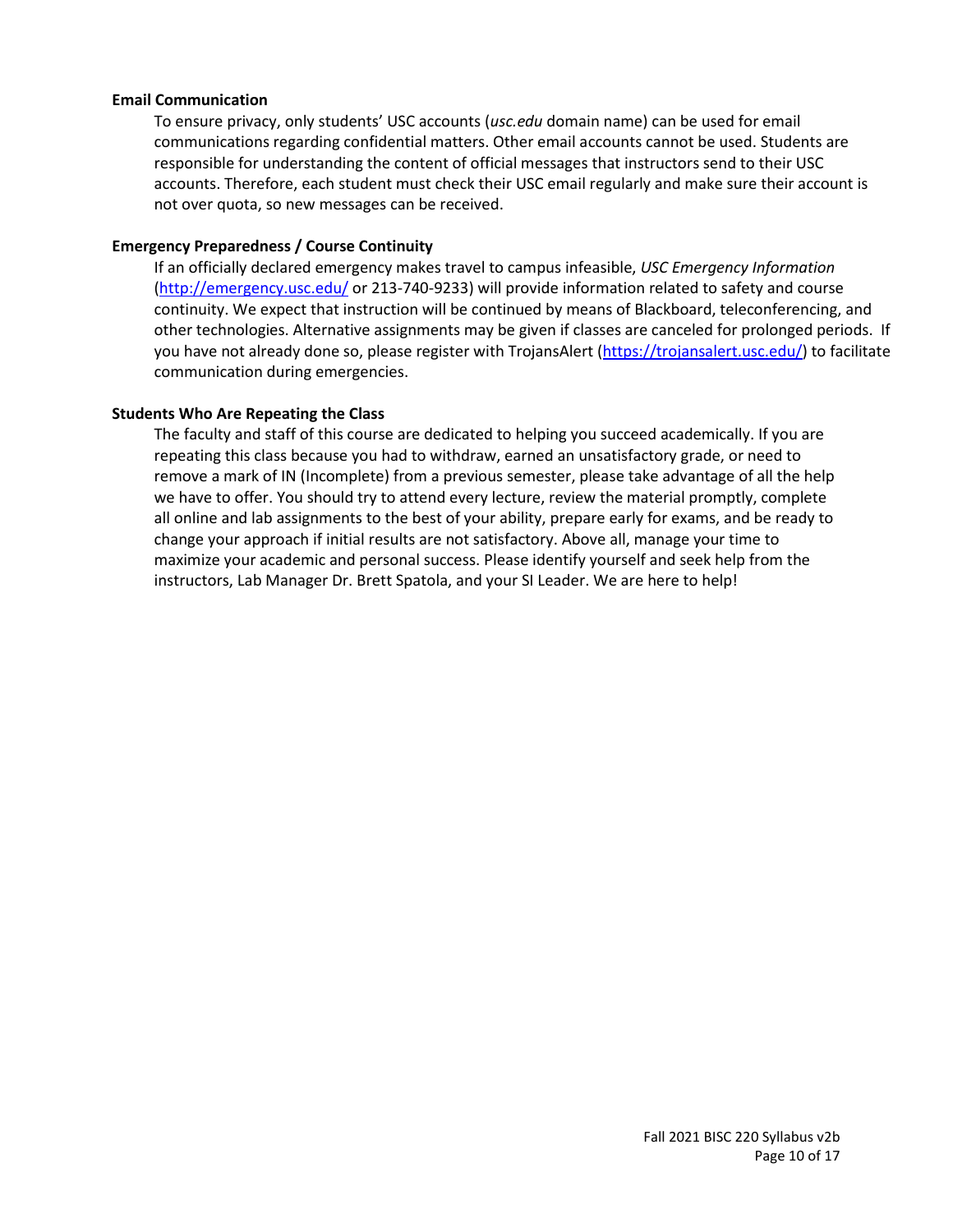# **B. Laboratory**

# **1. Laboratory Syllabus for SEA-PHAGES Lab Sections**

Most lab sections will focus on a SEA-PHAGES research project. The Science Education Alliance-Phage Hunters Advancing Genomics and Evolutionary Science program is a nationwide undergraduate research effort administered by Prof. Graham Hatfull's group at the University of Pittsburgh and the Science Education Division of the Howard Hughes Medical Institute [\(www.seaphages.org\)](http://www.seaphages.org/). The program provides a 2-semester research experience that is authentic, valuable, and (importantly) accessible to general biology students. Students will collect new bacteriophage viruses from the environment and use microbiology techniques to purify large quantities of phage DNA. Once the DNA is sequenced, students will annotate the genome to identify genes using bioinformatics analyses. Results will be published.

The SEA-PHAGES syllabus will be posted in the Blackboard lab sections.

| Lab# | Day              | <b>Laboratory Topics</b>                   |
|------|------------------|--------------------------------------------|
| 1    | Aug 25           | Lab Safety & Pipetting                     |
| 2    | Sep 1            | Introduction to Food Macromolecules        |
| 3    | Sep 8            | Experimental Design* / Scientific Reading* |
| 4    | Sep 15           | Cell Membrane and Transport                |
| 5    | Sep 22           | Cellular Respiration (peer review)         |
| 6    | Sep 29           | Pigment Extraction*                        |
| 7    | Oct 6            | Cardiovascular Function During Exercise*   |
|      | <b>Oct 13</b>    | NO LABS - FALL BREAK                       |
| 8    | Oct 20           | Antibodies* (lab report due)               |
| 9    | Oct 27           | Renal Physiology                           |
| 10   | Nov <sub>3</sub> | Endocrinology*                             |
| 11   | <b>Nov 10</b>    | <b>Action Potential</b>                    |
|      | <b>Nov 17</b>    | <b>LAB EXAM</b>                            |
|      | <b>Nov 24</b>    | NO LABS - THANKSGIVING BREAK               |
|      | Dec 1            | Disease Presentation                       |

# **2. Laboratory Syllabus for Online Lab Sections (13039 & 13041)**

Laboratory Schedule:

Some minor changes might occur during the semester.

\* Exercise for which 5-7 pages, typed lab report is required.

\* Exercise for which there is a prelab/postlab/homework assignment.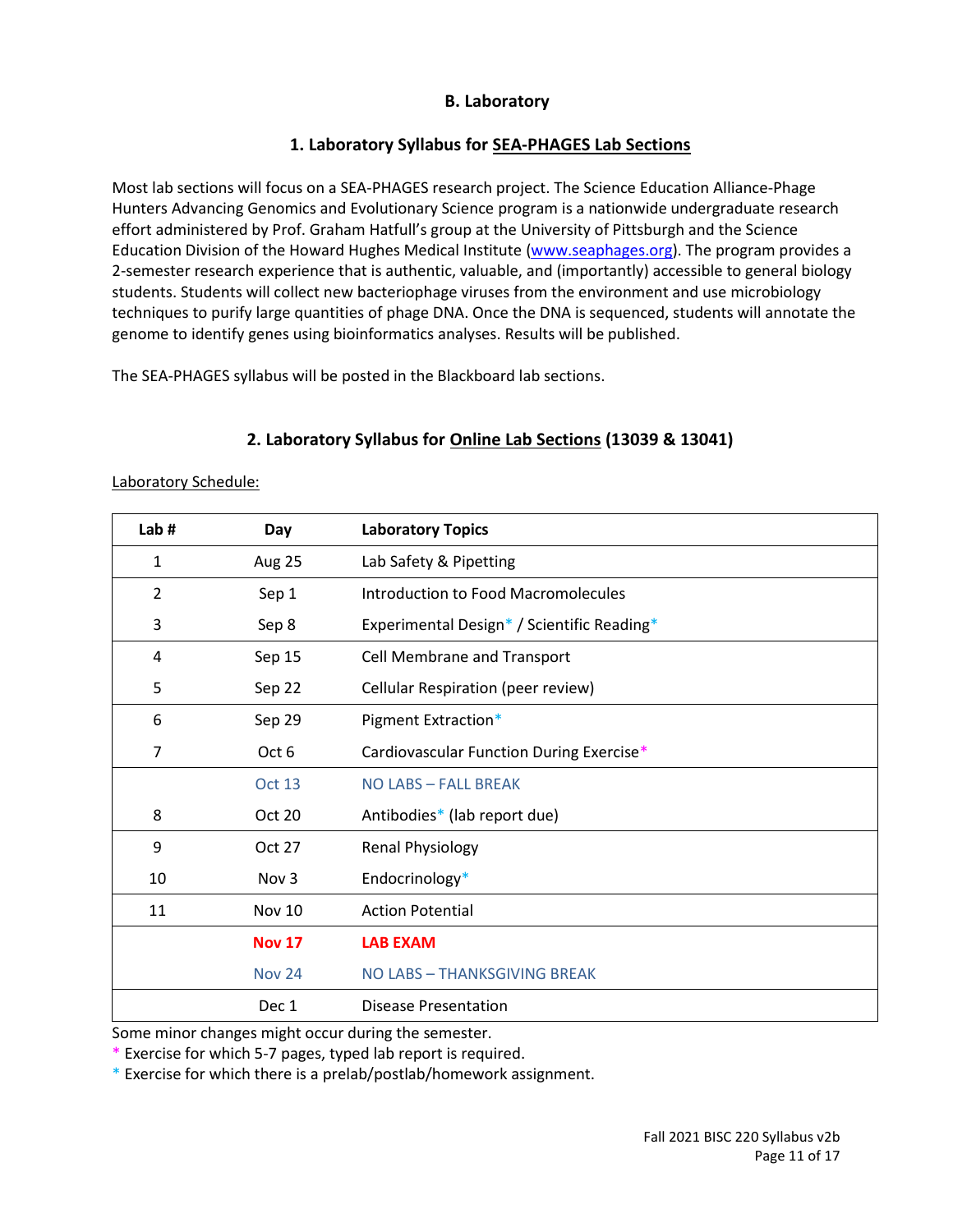### **Laboratory Point Distribution**

The laboratory portion (361 points) will count for ~36% of your final course grade, distributed as follows:

- *Labster* simulations 60 pts (12 x 5)
- $\bullet$  Homework\* 10 pts
- Post-lab quizzes $*$  36 pts (12x3)
- Scientific Reading $* 15$  pts
- $\bullet$  Lab Report 40 pts
- Lab Report Peer Review 20 pts
- $\bullet$  Disease Presentation 30 pts
- Lab Exam 150 pts

#### **Lab Scores**

Scores for all the lab assignments will be posted on Blackboard [https://blackboard.usc.edu/,](https://blackboard.usc.edu/) under your *LAB SECTION*. It is the student's responsibility to immediately notify their Lab Instructor or Lab Manager in the event of any mistakes, so please check your Blackboard scores weekly.

#### **Laboratory Attendance**

You are required to attend your Lab Instructor's *'Zoom lab sessions'* during the scheduled lab time. Those who cannot be present due to time zone constraints will be excused and will be able to watch the recordings. It is a student's responsibility to follow up with their Lab Instructor if they have any questions related to specific virtual lab activities.

#### **Labster Virtual Labs**

You will be required to do virtual lab simulations. You will be asked questions throughout the virtual lab activities and your scores will be transferred to Blackboard (Bb) after you complete each lab.

## **Post-Lab Quizes**

Bb post-lab quizzes will be due 24 hours after the end of your lab.

## **Homework**

You will have one homework assignment based on the material you covered in lab, or data obtained in your lab experiments. Assignment will be posted on Bb.

#### **Scientific Reading**

You will have to read a peer-reviewed scientific paper, answer questions on Bb and participate in a lab discussion with your lab instructor and your labmates.

#### **Lab Report Peer Review**

Each student will review one sample lab report. Instructions will be posted on Blackboard. This assignment will be done on Blackboard.

## **Lab Report**

After one of the lab activities you will have to write a scientific lab report. Lab report guidelines will be posted on Bb. Lab report will be submitted on Blackboard via *Turnitin*.

## **Disease Presentation**

This assignment will be done in pairs. You will have to prepare a presentation about a specific disease and share it with your labmates through Zoom. Detailed guidelines will be posted on Bb.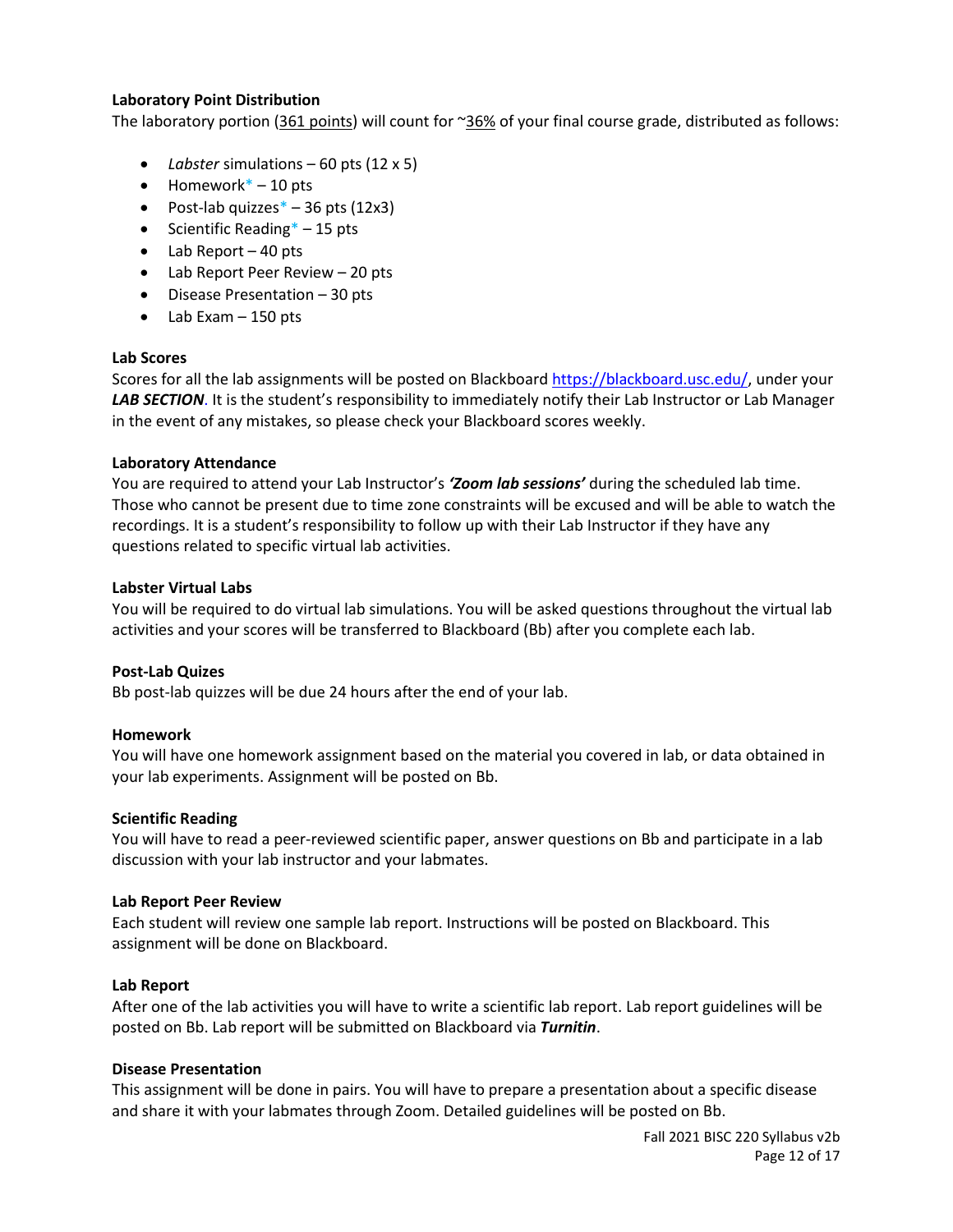## **Lab Exam**

The cumulative lab exam will test your understanding of the topics, concepts and activities covered during the entire semester. This 90-minute test will be administered on Bb. It will consist of multiplechoice questions, T/F, fill in the blanks, matching and short answers.

It is your responsibility to take the lab exam during the scheduled exam time.

- If you miss a lab exam due to a serious illness, you must present a valid excuse to the Lab Manager *within*  24 hours of the missed exam. A valid excuse could be an official note from your doctor, or the summary of your visit from the USC Student Health Center. Note that neither you, nor your doctor, need to tell us the nature of your illness – we just want to verify whether you were too ill to take the exam.
- If you miss an exam for non-illness related reasons, you must provide similarly convincing documentation of the emergency to Lab Manager Dr. Brett Spatola within 24 hours. If we judge your excuse to be valid, you will be allowed to take the make-up lab exam. If you do not have a valid excuse or fail to provide it within the allotted time, you will receive a zero.
- Students who miss a lab exam due to the observance of a religious holy day should be aware of the University's policy on such absences, published at: [http://orl.usc.edu/religiouslife/holydays/absences.html.](http://orl.usc.edu/religiouslife/holydays/absences.html) Requests for such absences should be made by email addressed to the Lab Manager **at least 2 weeks in advance** of the absence. If the absence is approved, the student will be allowed to take the make-up lab exam.
- Student-athletes who will have to miss the lab exam due to a previously scheduled NCAA competition should bring the SAAS excuse letter to the Lab Manager **at least 2 weeks in advance** so alternatives can be arranged.

## **Lab Score Normalization**

The lab scores will be normalized at the end of the semester by the Lab Manager to correct for differences in grading between Lab Instructors/TAs.

## **Student with Disabilities**

Students requesting academic accommodations based on a disability are required to register with the Office of Disability Services and Programs (DSP) each semester. A letter of verification for approved accommodations can be obtained from DSP. Be sure to email the accommodations letter (PDF) to Laboratory Manager Dr. Brett Spatola as early in the semester as possible, preferably by Sep 10, 2021. DSP is located in GFS 120 and is open from 8:30 a.m. to 5:00 p.m., Monday through Friday. Their telephone number is 213-740-0776. If a student's approved accommodation is limited to extra time on exams, the teaching staff of BISC 120 will provide the accommodation. For any other accommodation, such as a private room, reader or a scribe, students must make prior arrangements with the DSP office 2 weeks before the exam date. For more information please visit the following website: [http://sait.usc.edu/academicsupport/centerprograms/dsp/home\\_index.html.](http://sait.usc.edu/academicsupport/centerprograms/dsp/home_index.html)

## **Changing a Lab Section**

During the first three weeks of classes you can change your lab section by dropping your current section and adding your new choice through *USC Web registration System*. You can switch into a new lab section only if it is open. If a lab section is currently closed you must wait until other students drop before you can switch into that section. No changes are allowed after the third week of classes. You are responsible for taking a screenshot of your scores from Blackboard **before** changing sections and emailing it to your lab manager so your scores can be transferred to the new section.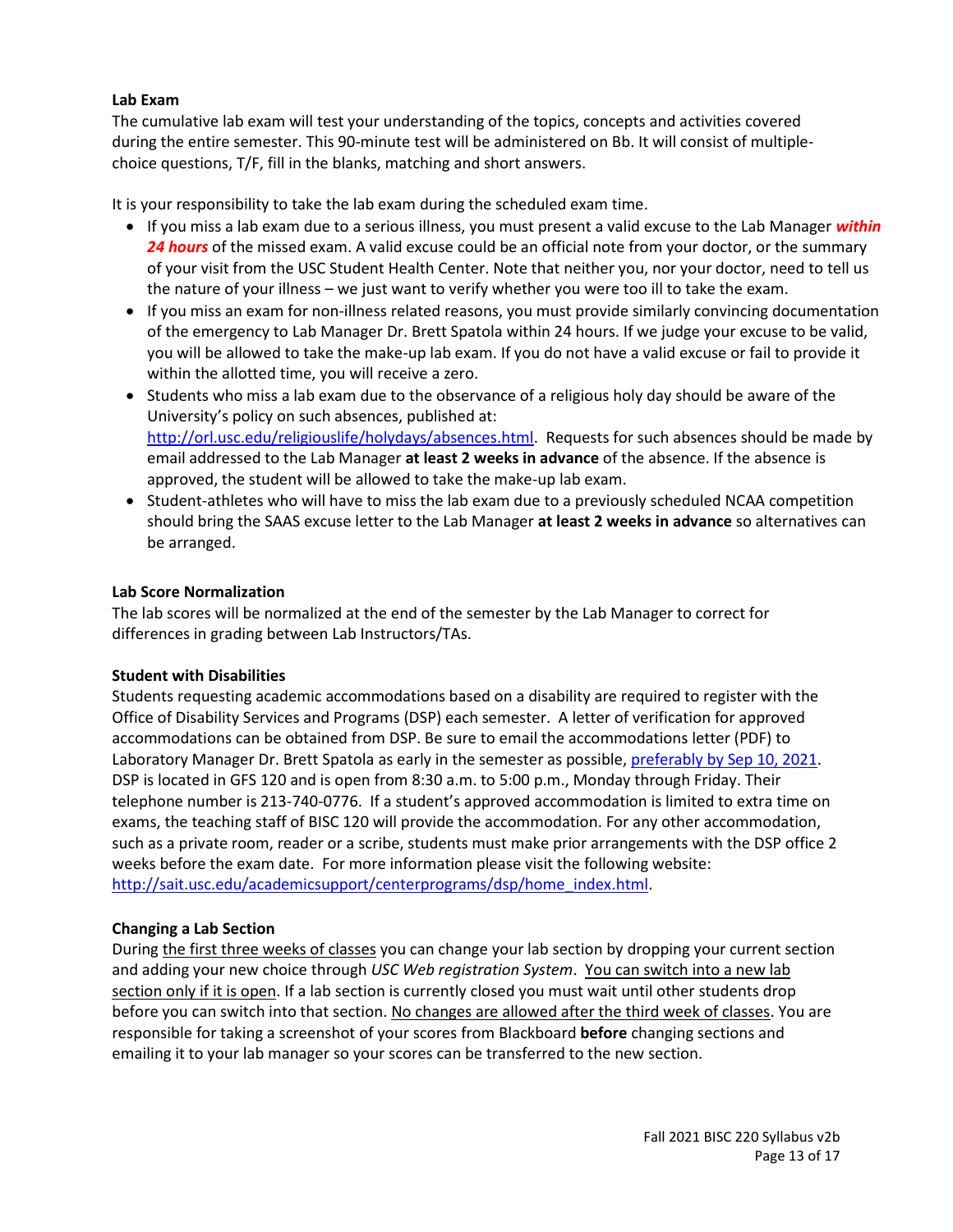# **3. Laboratory Syllabus for In-person Lab Sections (13024 & 13031)**

| <b>LAB</b>     | <b>DAY</b>    | <b>TOPIC</b>                                | <b>CHAPTER</b> |
|----------------|---------------|---------------------------------------------|----------------|
| 1              | Aug 26        | Lab Safety & Intro to BISC 220 Labs         | 1              |
| $\overline{2}$ | Sep 2         | Macromolecules*                             | $\overline{2}$ |
| 3              | Sep 9         | Macromolecules**/Scientific Investigation*  | 2, 3           |
| 4              | Sep 16        | Enzymes                                     | 4              |
| 5              | Sep 23        | Cell Membrane & Transport (Peer Review Due) | 5              |
| 6              | Sep 30        | DNA and Restriction Enzymes*                | 6              |
| 7              | Oct 7         | Photosynthesis*                             | 7              |
|                | <b>Oct 14</b> | <b>NO LABS - FALL BREAK</b>                 |                |
| 8              | Oct 21        | Fermentation*                               | 8              |
| 9              | Oct 28        | The Cardiovascular System                   | 9              |
| 10             | Nov 4         | Blood & Blood Types (Lab Report Due)        | 10             |
| 11             | <b>Nov 11</b> | The Nervous System                          | 11             |
|                | <b>Nov 18</b> | <b>LAB EXAM</b>                             |                |
|                | <b>Nov 25</b> | NO LABS - THANKSGIVING BREAK                |                |
|                | Dec 2         | <b>Classic Literature Presentations</b>     |                |

#### **Laboratory Schedule:**

\*Exercise for which 5-7 pages, type-written lab report is required.

\* Exercise for which there is a homework/pre-lab assignment.

\*\* Identifying the unknowns (Exercise #3 from *Macromolecules* chapter)

The Lab Manager reserves the right to make some adjustments to the lab syllabus during the semester. Some adjustments might be necessary due to changing COVID-19 conditions.

## **Required Reading**

PDF of the *FALL 2021 BISC 220 General Biology Laboratory Manual* will be posted on Blackboard and chapter printouts must be brought to lab each week.

# **Laboratory Point Distribution**

The laboratory portion (361 points) will count for 36% of your final course grade, distributed as follows:

- $\bullet$  Bb Prelab Quizzes 44 pts (11 x 4)
- Homework 30 pts  $(3 \times 10)$
- $\bullet$  Identifying the Unknowns (Macromolecules, Exercise #3) 8 pts
- Lab Participation  $-22$  pts  $(11 \times 2)$
- $\bullet$  Scientific Reading  $-15$  pts
- Lab Report Peer Review 20 pts
- Lab Report 40 pts
- Classic Literature Presentations 56 pts
- $\bullet$  Lab Exam  $-126$  pts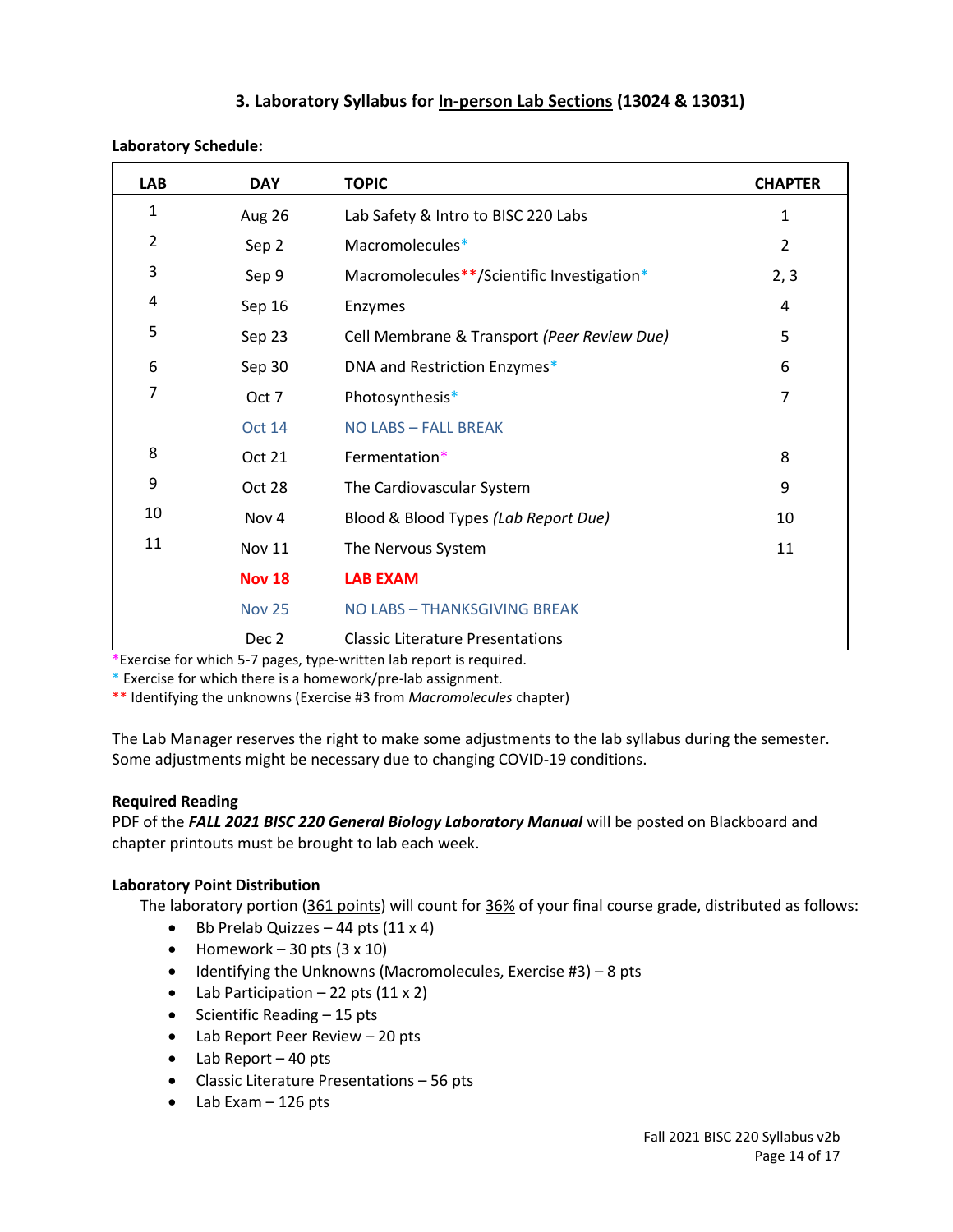## **Laboratory Performance Guidelines**

You are required to attend all lab sessions. Any unexcused absences will seriously affect your evaluation and lab participation points. Come to lab on time. You have to remain for the entire lab session or until excused by your instructor. DO NOT make any other appointments for the time you are scheduled to be in lab.

You are required to wear closed toe shoes, long pants and a knee-length lab coat. Before you begin the lab exercise, make sure that you remove all unnecessary materials from your work area. At the end of the lab session, clean and return all supplies to their proper place, clean your work area, and slide your chair under the table. Check with your instructor before leaving.

## *NO EATING OR DRINKING IS ALLOWED IN THE LABORATORY UNDER ANY CIRCUMSTANCES.*

## **Pre-Lab Quizzes**

Each student will take a **Blackboard pre-lab quiz** prior to coming to lab each week. Quizzes will consist of multiple choice questions designed to test your knowledge of the material you will be covering that week in lab.

## **Lab Manual**

During each lab students need to record their results (drawings, observations, calculations) in their lab manual. Tables need to be filled and all post-lab questions answered. Each student is required to show his/her Lab Instructor the lab manual before leaving the lab and obtain their signature. Lab manuals might be checked periodically throughout the semester.

## **Homework / Post-Lab Assignments**

During the semester you will have three homework assignments, based on the data you obtain in your lab experiments. Assignments are explained in the lab manual and more information can be found on Bb.

## **Scientific Reading**

You will have to read a peer-reviewed scientific paper, answer questions on Bb and participate in a lab discussion with your lab instructor and your labmates.

## **Lab Report Peer Review**

Each student will review one sample lab report. Instructions will be posted on Blackboard. This assignment will be done on Blackboard.

## **Lab Report**

After one of the lab activities you will have to write a scientific lab report. Lab report guidelines will be posted on Bb. Lab report will be submitted on Blackboard via *Turnitin*.

## **Classic Literature Presentations**

The last two lab meetings of the semester are reserved for PowerPoint presentations on classic papers from the cell biology/physiology literature and their relation to modern papers. The goals of this assignment are to give you a greater appreciation of the scientific literature and science as a process, as well as to work and communicate collaboratively with fellow students.

Briefly, groups of 3 students will pick one classic paper from a list of several dozen papers that will be provided. All these papers are widely recognized as having had a major impact on the evolution of our understanding of cell biology or physiology. Each group must then find a recent paper (published within the past 5 years) that directly follows from the classic paper. In the PowerPoint presentation, groups must explain the findings in the classic and modern paper, explain the connection between the two papers, discuss the significance of both studies, and suggest some follow-up experiments that should be done.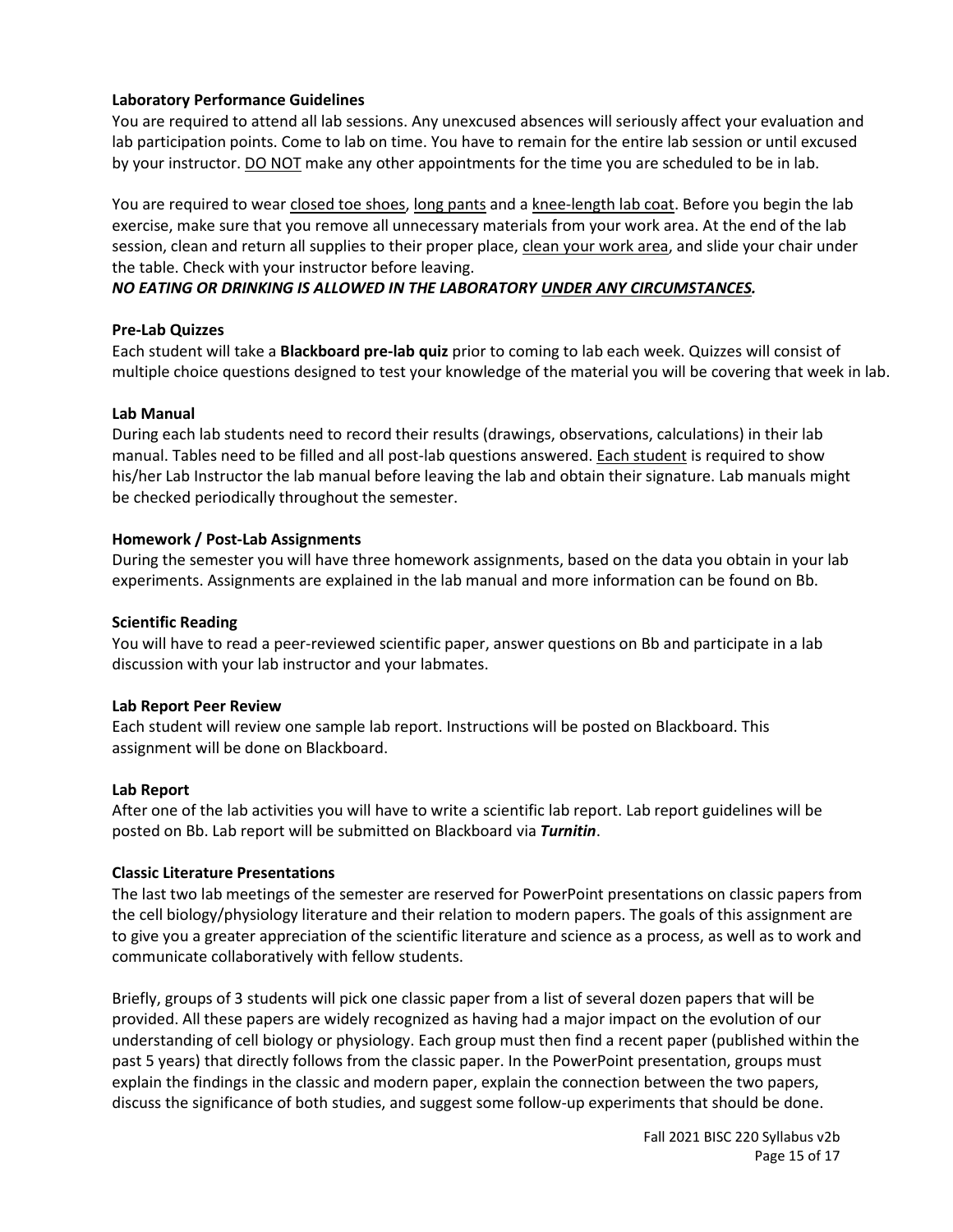Complete and detailed instructions for this assignment will be presented during the first lab meeting and can be found in the document "*Classic Literature Presentation and Participation*" posted on Blackboard.

Credit will be assigned to each group based on the clarity of their presentation, understanding of the material, fulfillment of all aspects of the assignment, and their abilities to lead a discussion on the topic and to answer questions. Credit will also be given to non-presenting students based on their participation in discussing the presentations of others.

## **Lab Exam**

The cumulative lab exam will test your comprehension of the topics, concepts and exercises covered during the semester. Emphasis will be on application and analysis.

#### **Missed Lab Exam**

*It is your responsibility to be present on the days of the lab exams.* If you miss a lab exam due to a serious illness, you must present a valid excuse to Lab Manager Dr. Brett Spatola *within 48 hours* of the missed exam. A valid excuse is considered to be an official note from your doctor. Note that neither you, nor your doctor, need to tell us the nature of your illness; we just want to verify whether you were too ill to take the exam. If you miss an exam for non-illness related reasons, you must provide similarly convincing documentation of the emergency to the Lab Manager. If we judge your excuse to be valid, you will be allowed to take the lab exam in another lab section that week. If you do not have a valid excuse or fail to provide it within the allotted time, you will receive zero points for the missed lab exam.

#### **Missed Labs**

If you miss a scheduled lab exercise *due to illness or emergency,* please contact the Lab Manager to see whether it will be possible to make up the exercise by attending an alternative lab section. For logistical reasons, it will not be possible to make up a missed lab exercise after Friday afternoon of the week in question. Therefore, students with labs scheduled on Fridays will have little or no alternative should they miss lab unexpectedly. Only a few requests for alternative labs can be accommodated, because only a few sections have available space. Therefore, it is very important for you to attend your scheduled lab section.

Students who wish to miss a lab for observance of a religious holy day should be aware of the University's policy on such absences, published at[: https://orl.usc.edu/life/calendar/absences/.](https://orl.usc.edu/life/calendar/absences/) Requests for such absences should be made by email addressed to the Lab Manager at least 2 weeks in advance of the absence. If the absence is approved, the instructors will determine a reasonable accommodation for the student.

Student-athletes who must miss occasional labs for legitimate reasons should bring or email the SAAS excuse letter to the Lab Manager at least 2 weeks in advance so alternatives can be arranged. Please note that *no lab make-ups will be allowed* during the week prior to a holiday, Thanksgiving break and for schoolunrelated activities.

## **Lab Scores**

You can find scores for all your lab assignments on Blackboard: [https://blackboard.usc.edu.](https://blackboard.usc.edu/) Your lab scores will be posted under your *LAB SECTION*. Be sure to check for additional postings on a regular basis. It is the student's responsibility to immediately notify his/her Lab Instructor or Lab Manager in the event of any mistakes, so please check your Blackboard scores weekly.